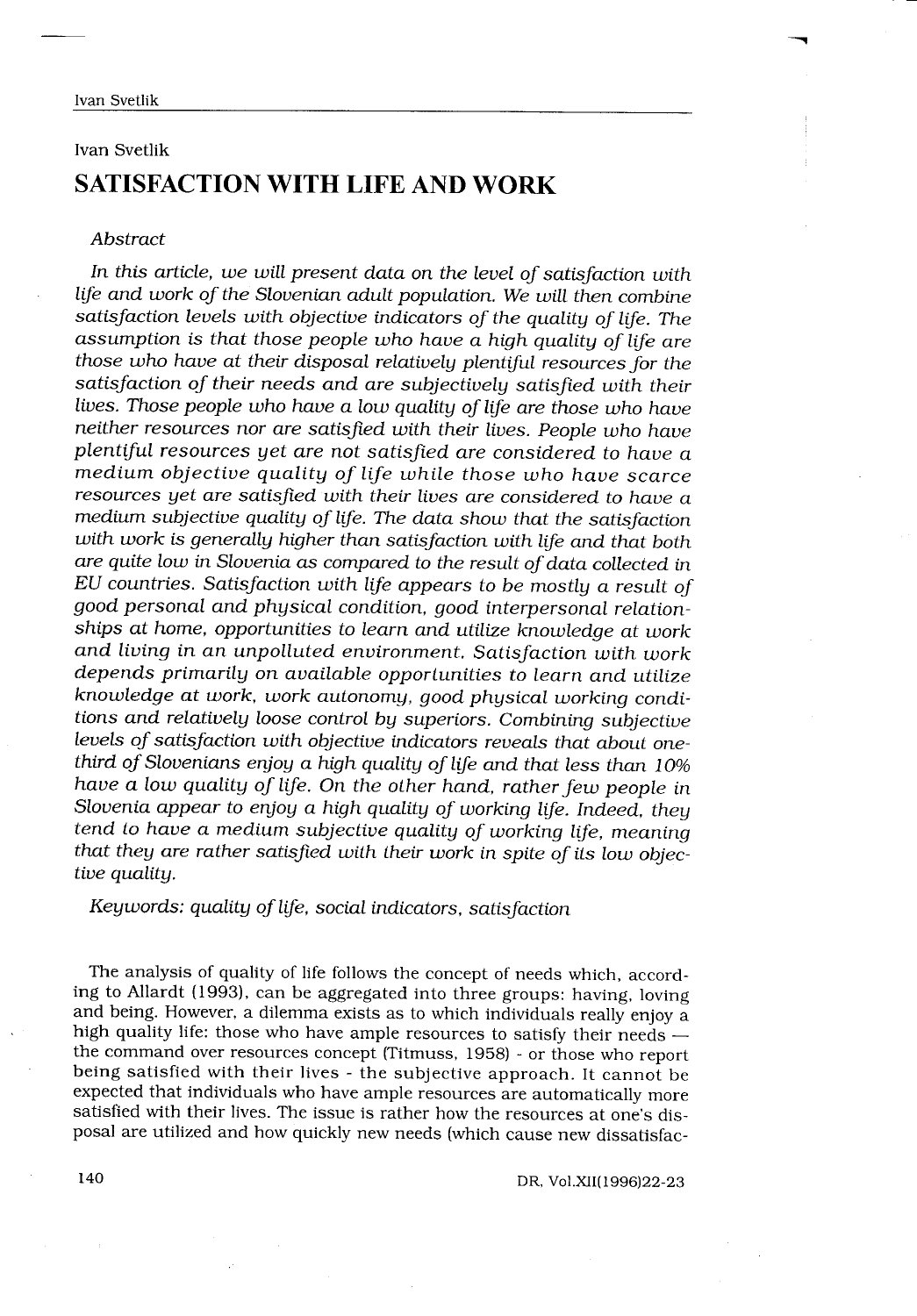tions) emerge when existing needs are met . It is also not possible to maintain that all individuals who are satisfied necessarily have high quality lives. For instance, older people living in remote areas, in relative poverty and in poor hygienic conditions which may jeopardize their health, may report that they are quite satisfied with their lives .

In our research, we have attempted to face this dilemma by measuring the quality of life by both objective indicators (resources or satisfiers at one's disposal) and subjective indicators (reported satisfaction with a specific area of life or with life as a whole) . By dichotomizing the two kinds of indicators, we arrived at the following interpretative scheme:

# Scheme 1: COMBINATION OF OBJECTIVE AND SUBJECTIVE MEASURES OF QUALITY OF LIFE

|                                                |                     | MANY                                     | <b>FEW</b>                             |
|------------------------------------------------|---------------------|------------------------------------------|----------------------------------------|
| <b>SUBJECTIVE How satisfied</b>                | <b>VERY</b><br>MUCH | high quality<br>of life                  | medium (subjective)<br>quality of life |
| are indidividuals<br>MEASURES with their lives | VERY<br>LITTLE      | medium<br>(objective)<br>quality of life | low quality<br>of life                 |

OBJECTIVE MEASURES How many resources individuals have for the satisfaction of their needs

The positions of the two extreme cases are quite clear: those having many resources who are subjectively satisfied with their lives and those having few resources who are subjectively dissatisfied with their lives . The first have a high and the second a low quality of life. Only if we accept that the objective and subjective measures are of equal value can we maintain that both groups with the medium quality of life are in a similar position. However, they do differ as to the level of their adaptation to the poor (medium subjective quality of life) or good (medium objective quality of life) living conditions available to them.

On the following pages we will present data revealing how satisfied the Slovenian population is with various spheres of life and with work and life, in particular. In the last two cases a combination of objective and subjective measures will be applied. We will also present our attempt to demonstrate which social groups have a high, low or medium quality of life.

# SATISFACTION WITH LIFE

In our research, we measured the satisfaction of the adult Slovenian population with the following aspects of life: life in general, work, wages/salaries, leisure and housing. The results are presented in Table 1.

DR, Vol.XII(1996)22-23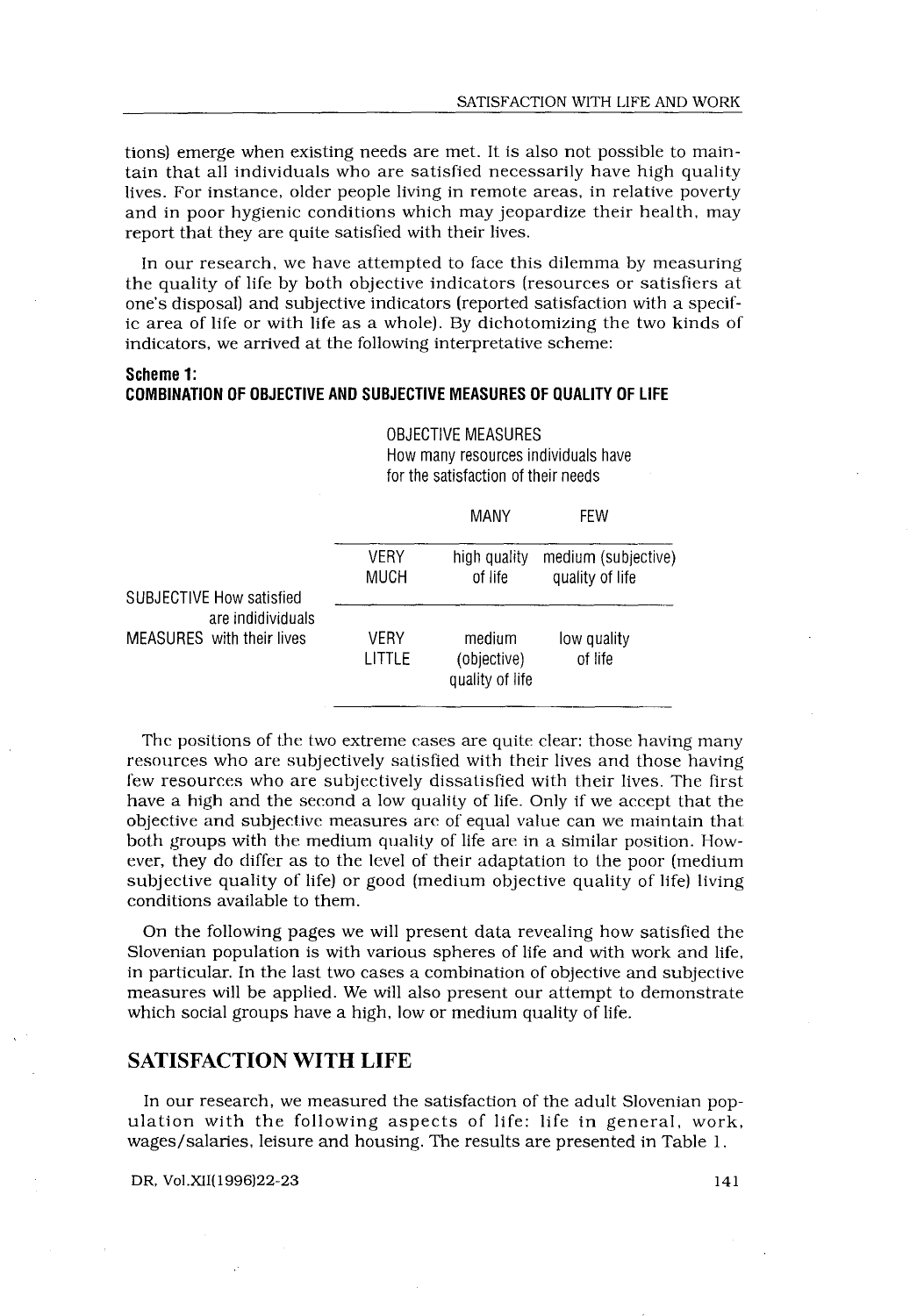### Ivan Svetlik

 $\frac{1}{\sqrt{2}}$ 

 

The results measuring satisfaction with life in general appear to be quite favourable. Only 17.1% of Slovenian adults are not satisfied with their lives and only 1.9% are very dissatisfied. However, if medium results i.e. neither dissatisfied nor satisfied - measuring satisfaction with work, wages, leisure and housing  $-$  are halved and added to the 'satisfaction and dissatisfaction' part of the table', satisfaction with life does not appear to be high at all. Many more individuals are satisfied with work and housing than they are with life in general. Nevertheless, the highest level of dissatisfaction with life in general is smaller than in any specific sphere of life. On the other hand, more people are very satisfied with work and housing than they are with life in general. This result seems to indicate that satisfaction with life in general represents a cross-section of levels of satisfaction with the specific spheres of life. This assumption was confirmed by a correlation of 0.48 (sign. 0.00) between satisfaction with life in general and a composite index made up of levels of satisfaction with the specific aspects of life mentioned above<sup>2</sup>. In this text, we will use only the 'satisfaction with life in general' index since it refers to the total adult population while the composite index excludes economically non-active individuals .

# Table 1:

# THE SATISFACTION WITH VARIOUS ASPECTS OF LIFE

| index excludes economically non-active individuals.       |      |        |                      |                    |         |
|-----------------------------------------------------------|------|--------|----------------------|--------------------|---------|
| Table 1:<br>THE SATISFACTION WITH VARIOUS ASPECTS OF LIFE |      |        |                      |                    |         |
|                                                           |      | S<br>А | S.<br>F<br>A<br>WITH | C<br>T<br>$\Omega$ | -N      |
|                                                           | LIFE | WORK   | WAGE                 | LEISURE            | HOUSING |
| Very dissatisfied<br>(Not satisfied at all)               | 1.9  | 0.0    | 10.6                 | 4.1                | 3.1     |
| Dissatisfied<br>(Not satisfied)                           | 15.2 | 6.5    | 27.3                 | 12.2               | 5.3     |
| Neither dissatisfied<br>nor satisfied                     |      | 17.4   | 28.9                 | 19.7               | 12.9    |
| (Quite satisfied)<br>Satisfied                            | 71.2 | 62.3   | 33.2                 | 58.1               | 57.7    |
| (Very satisfied)<br>Very satisfied                        | 11.6 | 13.8   | 0.0                  | 5.9                | 21.0    |

The results are unfavourable when compared to those from other countries (Davis, Fine-Davis, 1991) . In 1986, satisfaction with life in general in Ireland was measured as follows: 43.4% reported being very satisfied, 51 .2% fairly satisfied, 4 .1% fairly dissatisfied and only 1 .2% of people reported being very dissatisfied with life in general. Comparing the study conducted in Slovenia with similar studies in the eight EU countries, we find that only in Italy were there more dissatisfied people than in Slovenia (specifically 21 .4% in Italy as compared to 17 .1% in Slovenia) . However, even in Italy more people reported being very satisfied (12 .9%) than did in Slovenia (11.6%). Any meaningful interpretation of the differences would be too demanding.

DR, Vol .XII(1996)22-23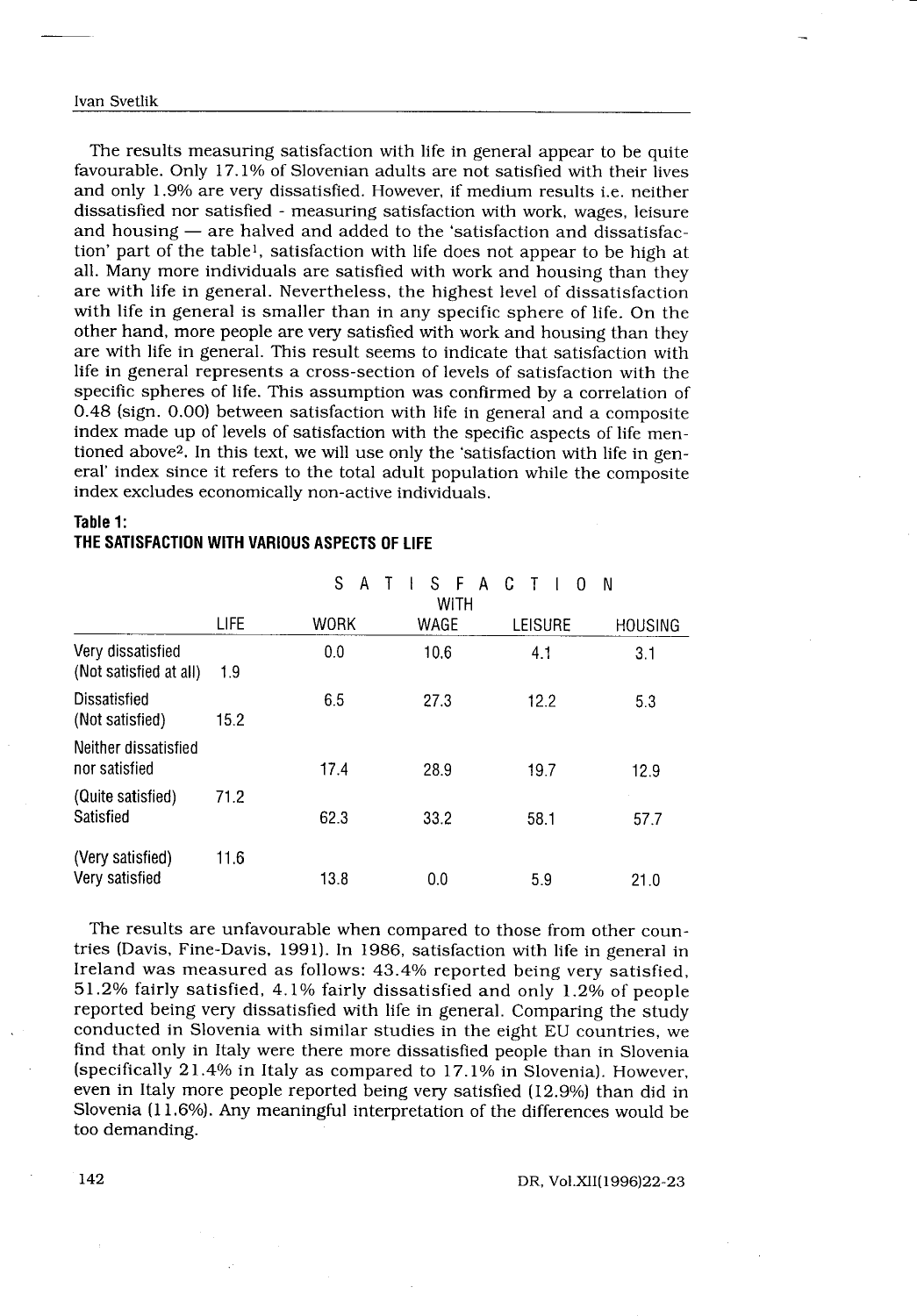However, what does emerge from these many studies is that people in Northern European countries (e .g . Denmark, the Netherlands and Belgium) tend to express a much higher level of satisfaction with their lives than do those in more Southern countries (e.g. Italy and France). In this respect, Slovenia quite clearly falls into the category of Southern European countryes.

At this point in our research, we tested the relationship between the level of subjective satisfaction with life in general and the selected objective quality of life indicators . Contingency coefficients with related significance and beta coefficients are presented in Table 2. One easily observes that the relationships derived are somewhat weak although, in most cases, statistically significant. It seems that subjective satisfaction with life comes primarily from elements of private life. The highest contingency coefficients were found in cases of good interpersonal relationships at home and good health condition. Much lower values of contingency coefficients were obtained when we cross-tabulated the 'satisfaction with life' index with indexes measuring economic position. Working and living environments appear to be even less important for subjective satisfaction.

## Table 2:

# THE RELATION BETWEEN SATISFACTION WITH LIFE AND THE OBJECTIVE INDICATORS/INDEXES OF THE QUALITY OF LIFE.

| INDICATURS/INDEXES OF THE QUALITY OF LIFE. |                            |              |                                   |  |  |  |
|--------------------------------------------|----------------------------|--------------|-----------------------------------|--|--|--|
| INDICATOR/INDEX                            | CONTINGENCY<br>COEFFICIENT | SIGNIFICANCE | <b>BETA</b><br><b>COEFFICIENT</b> |  |  |  |
| <b>HAVING</b>                              |                            |              |                                   |  |  |  |
| Possession of material goods               | 0.14                       | 0.00         |                                   |  |  |  |
| Income of the household                    | 0.20                       | 0.00         |                                   |  |  |  |
| Monthly wage/salary                        | 0.21                       | 0.00         |                                   |  |  |  |
| LIVING ENVIRONMENT                         |                            |              |                                   |  |  |  |
| Number of rooms per person                 | 0.08                       | 0.10         |                                   |  |  |  |
| The quality of living area                 | 0.11                       | 0.00         |                                   |  |  |  |
| Environmental pollution                    | 0.11                       | 0.00         | $-0.10$                           |  |  |  |
| Safety of the living area                  | 0.08                       | 0.00         |                                   |  |  |  |
| PRIVATE LIFE                               |                            |              |                                   |  |  |  |
| Informal relations (relatives,             |                            |              |                                   |  |  |  |
| friends, neighbours)                       | 0.08                       | 0.00         |                                   |  |  |  |
| Relations in the household                 | 0.35                       | 0.00         | 0.22                              |  |  |  |
| Leisure activitis 'being'                  | 0.18                       | 0.00         |                                   |  |  |  |
| Religious activities                       | 0.10                       | 0.00         |                                   |  |  |  |
| Health                                     | 0.26                       | 0.00         | $-0.20$                           |  |  |  |
| <b>WORKING ENVIRONMENT</b>                 |                            |              |                                   |  |  |  |
| Physical working conditions                | 0.14                       | 0.04         |                                   |  |  |  |
| Autonomy at work                           | 0.17                       | 0.00         |                                   |  |  |  |
| Learning and knowledge                     |                            |              |                                   |  |  |  |
| utilization at work                        | 0.18                       | 0.00         | 0.14                              |  |  |  |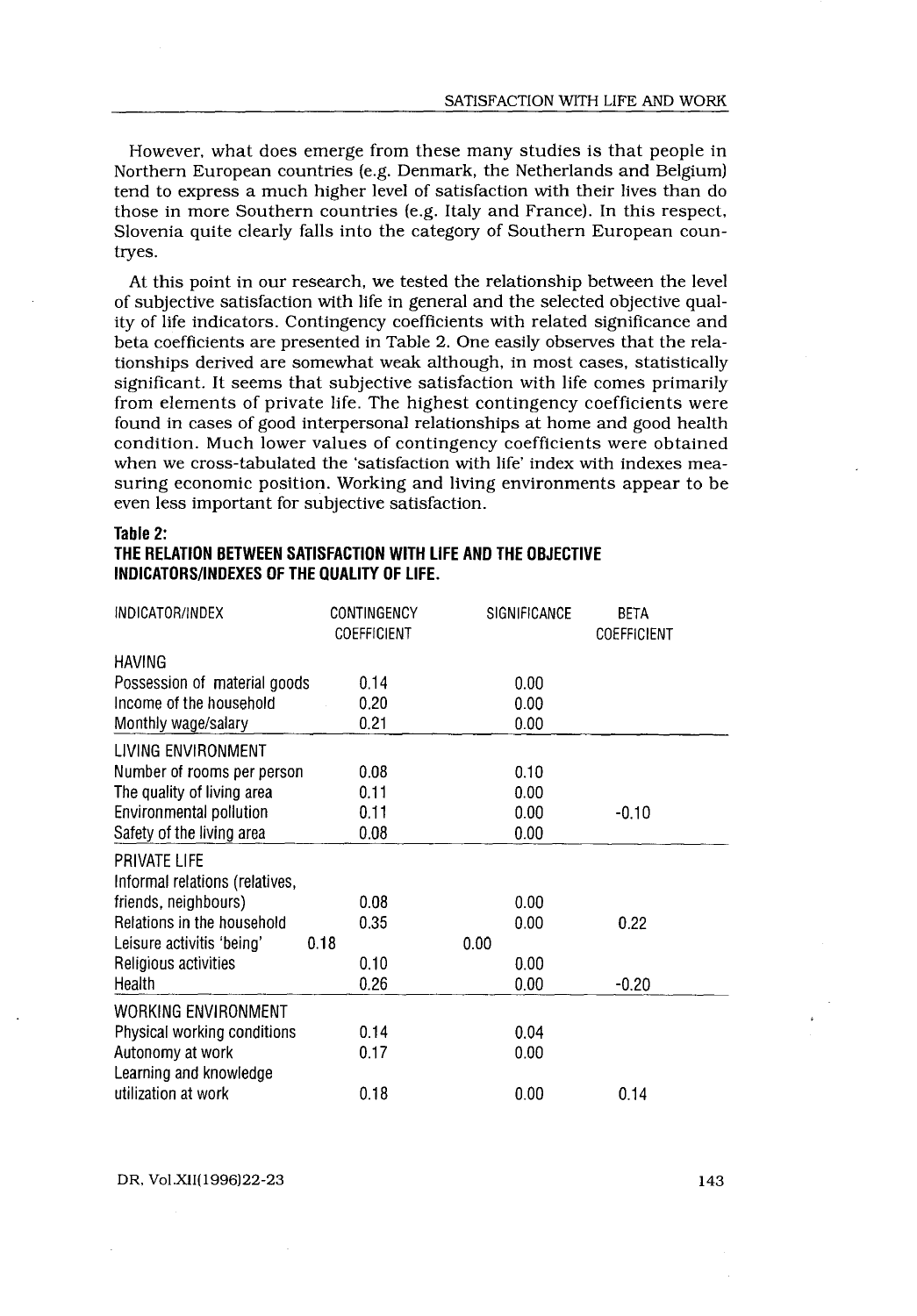To test which indexes have the greatest influence on subjective satisfaction with life, we utilized a step-wise multiple regression analysis . Up to the significance of 0.05, four indexes were chosen, the beta values of which are presented in Table 2. This analysis confirms that quality of private life is of the utmost importance for over-all satisfaction . However, not one of the `having' indexes were selected . Opportunities to learn and to use one's knowledge at work as well as an unpolluted living environment also appear to contribute to the level of an individual's satisfaction . Thus, we can conclude that Slovenians derive their satisfaction with life from somewhat traditional factors: family, health and work.

In accordance with the first schema of this article, we combined the satisfaction with life index with four indexes measuring the objective quality of life of individuals . In order to arrive at this combination, we dichotomized the values of the indexes. The results are presented in Table 3.

#### Table 3:

# THE QUALITY OF LIFE AS A COMBINATION OF LIFE SATISFACTION WITH THE CHOSEN OBJECTIVE INDEXES (IN PERCENTAGES) .

| Table 3:<br>THE QUALITY OF LIFE AS A COMBINATION OF LIFE SATISFACTION WITH THE CHOSEN<br><b>OBJECTIVE INDEXES (IN PERCENTAGES).</b> |                                           |             |                                       |              |
|-------------------------------------------------------------------------------------------------------------------------------------|-------------------------------------------|-------------|---------------------------------------|--------------|
|                                                                                                                                     | $\mathbf{II}$ A $\mathbf{I}$<br>0<br>HIGH | OBJECTIVE   | ITY OF<br>MEDIUM<br><b>SUBJECTIVE</b> | LIFE<br>LOW. |
| Relations in the household<br>Health<br>Learning and knowledge                                                                      | 81.1<br>59.0                              | 11.9<br>7.6 | 3.8<br>23.8                           | 3.3<br>9.6   |
| utilization at work<br>Income of the household                                                                                      | 21.5<br>67.6                              | 1.9<br>10.8 | 63.4<br>15.4                          | 13.2<br>6.2  |

dure which was not performed in the same way for each of the objective indexes . Interpersonal relations at home which were characterized as neither good nor bad were considered to be bad . Good and fairly good health conditions were put in the same category . Medium and low opportunities for learning and knowledge utilization at work were also put in the same category . Hence, it might be assumed that the quality of life measured by the combination of subjective satisfaction and health conditions would be better than certain other combinations . However, this did not turn out to be the case.

Quality of life varies greatly according to different indicators . The highest quality of life is found when good interpersonal relations at home exist along with a high level of general satisfaction. There are very few people who claim that the relations in their households are bad and that they are dissatisfied. A much different picture is obtained in the case of the indicator which measures the individual's opportunities to learn and utilize their knowledge at work combined with their life satisfaction. Measured using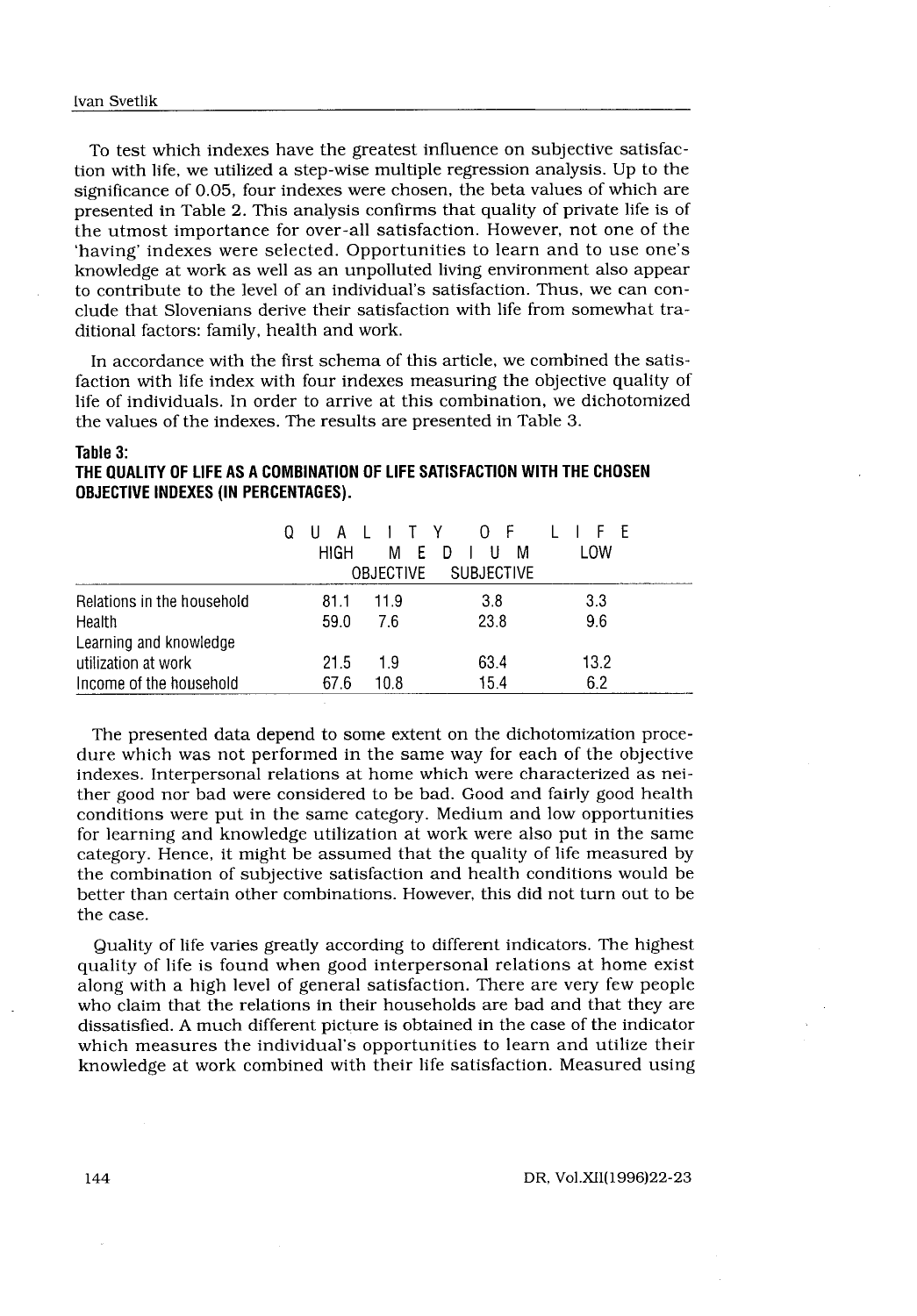this particular combination, only  $21.5%$  have a high quality of life. The results of the other two objective indicators (namely, health and household income) combined with life satisfaction fall somewhere in between .

Some attention should also be paid to the medium quality of life result. During our research, we found that a significant number of individuals have a medium subjective quality of life, meaning that despite rather poor conditions in terms of work, health and income, they report that they are quite satisfied with their lives in general. It appears that they have adapted to the actual conditions in which they live . This is especially true for those who have rather limited opportunities to learn and to utilize their knowledge at work . Another possibility is that certain people, who face limitations at work and who are in bad health, derive their satisfaction from other spheres of life, e.g. family. In contrast, most people do not seem able to adapt to bad interpersonal relations at home and even when they are good, some people do find that they are dissatisfied with life (as indicated in Table 3) .

The attempt to identify social groups that have high, medium or low quality of life did not provide clear results . The results vary according to the various objective measures utilized. However, it appears that the young welleducated men living in cities, tend to enjoy a high quality of life. On the other hand, a low quality of life seemed to be quite prevalent among older, less-educated women living in rural areas . This population is also the most likely to report satisfaction despite modest living conditions thus having a medium subjective quality of life.

# SATISFACTION WITH WORK

In this section, we will examine how satisfied Slovenian employees are with their work . In 1994, 84 .7% of the active population in Slovenia worked (Zavod, 1994) . As indicated in Table 1, 13 .8% of Slovenian employees report being very satisfied with work, 62 .3% are fairly satisfied, 17 .4% are neither satisfied nor dissatisfied and 6 .5% are fairly dissatisfied with their work. Nobody reported being very dissatisfied with their work . Rated among other indicators of satisfaction, satisfaction with work ranks fairly high. Yet nearly a quarter of Slovenian employees do not derive any particular satisfaction from their work .The contingency coefficient between satisfaction with life in general and satisfaction with work is 0.36 at a 0 .00 level of significance, revealing a fairly strong relationship between the two. Interestingly, this is precisely the same figure obtained in a research study of Chinese Americans (Yu-Wen Ying, 1992) .

Presented in Table 4 are the relationships between satisfaction with work and objective quality of working life indexes3 . The majority of these relationships are statistically significant at  $p=0.05$ , although the contingency coefficients are not very high. They indicate that good general working conditions contribute to satisfaction with work . However, we found four exceptions to this general rule: daily distribution of work time, individualization of work,

#### DR, Vol.XII(1996)22-23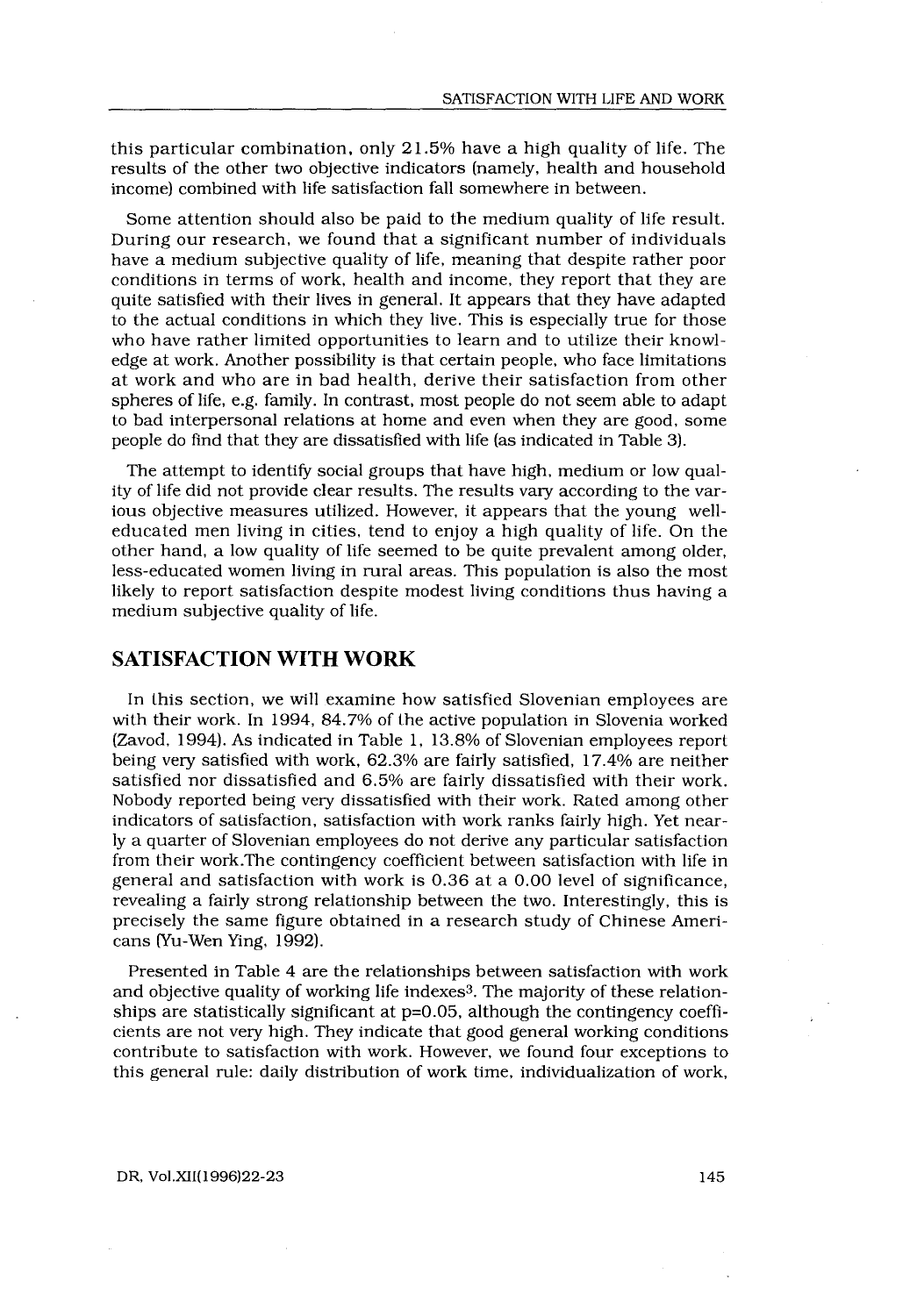#### Ivan Svetlik

 $\frac{1}{\sqrt{2}}\frac{1}{\sqrt{2}}\left( \frac{1}{2}\frac{1}{2}\frac{1}{2}\frac{1}{2}\frac{1}{2}\frac{1}{2}\frac{1}{2}\frac{1}{2}\frac{1}{2}\frac{1}{2}\frac{1}{2}\frac{1}{2}\frac{1}{2}\frac{1}{2}\frac{1}{2}\frac{1}{2}\frac{1}{2}\frac{1}{2}\frac{1}{2}\frac{1}{2}\frac{1}{2}\frac{1}{2}\frac{1}{2}\frac{1}{2}\frac{1}{2}\frac{1}{2}\frac{1}{2}\frac{1}{2}\frac{1}{2}\frac{1}{2}\frac{1}{2}\frac{1}{2}\frac{1}{$ 

 $\overline{\phantom{0}}$ 

control of technology and mental strain . These exceptions could be considered favourable from the perspective of expected future developments in the Slovenian workplace.

## Table 4:

# THE RELATION BETWEEN THE SATISFACTION WITH WORK AND THE OBJECTIVE INDICA-<br>TORS/INDEXES OF THE QUALITY OF WORKING LIFE.

| ered favourable from the perspective of expected future developments in the<br>Slovenian workplace.                                   |                            |                      |                            |  |  |
|---------------------------------------------------------------------------------------------------------------------------------------|----------------------------|----------------------|----------------------------|--|--|
| Table 4:<br>THE RELATION BETWEEN THE SATISFACTION WITH WORK AND THE OBJECTIVE INDICA-<br>TORS/INDEXES OF THE QUALITY OF WORKING LIFE. |                            |                      |                            |  |  |
| INDICATOR/INDEX                                                                                                                       | CONTINGENCY<br>COEFFICIENT | SIGNIFICANCE         | <b>BETA</b><br>COEFFICIENT |  |  |
| <b>HAVING</b>                                                                                                                         |                            |                      |                            |  |  |
| - Monthly income                                                                                                                      | 0.25                       | 0.00                 |                            |  |  |
| - Fringe benefits                                                                                                                     | 0.11                       | 0.04                 |                            |  |  |
| - Daily distrib. of working time                                                                                                      | 0.07                       | 0.45                 |                            |  |  |
| <b>SECURITY</b><br>- Probability of injuries and<br>occupational diseases<br>- Physical working conditions<br>- Physical strain       | 0.11<br>0.25<br>0.14       | 0.00<br>0.00<br>0.00 | $-0.16$                    |  |  |
| LOVING                                                                                                                                |                            |                      |                            |  |  |
| - Individualization of work                                                                                                           | 0.05                       | 0.36                 |                            |  |  |
| - Control of superiors                                                                                                                | 0.19                       | 0.00                 | $-0.13$                    |  |  |
| - Control of technology                                                                                                               | 0.02                       | 0.85                 |                            |  |  |
| - Conflicts at work                                                                                                                   | 0.10                       | 0.03                 |                            |  |  |
| - Psychical strain                                                                                                                    | 0.03                       | 0.74                 |                            |  |  |
| <b>BEING</b>                                                                                                                          |                            |                      |                            |  |  |
| - Working time autonomy                                                                                                               | 0.19                       | 0.00                 | 0.11                       |  |  |
| - Work autonomy                                                                                                                       | 0.22                       | 0.00                 |                            |  |  |
| - Participation in decision making<br>- Learning and knowledge                                                                        | 0.23                       | 0.00                 |                            |  |  |
| utilization at work                                                                                                                   | 0.25                       | 0.00                 | 0.21                       |  |  |

Distribution of daily work time is most unfavourable in the service sectors according to certain described standards. Since this sector is expanding quickly, it seems fortuitous that unfavourable distribution of work time does not appear to cause general dissatisfaction. This is most likely due in part to the fact that employees choose jobs that suit their daily distribution of activities and in part due to the fact that employees adjust to work time distribution. Moreover it is quite likely that, on this basis, the norm of what is considered favourable distribution of daily work time changes . A similar explanation could be put forth in the case of the insignificant relationship between satisfaction with work and technological control.

As demonstrated in the article on the quality of working life, the individualization of work tends to increase along with the increasing intellectualization of work and with the expansion of the service sector. These developments are continuing along very rapidly, an indication that the individual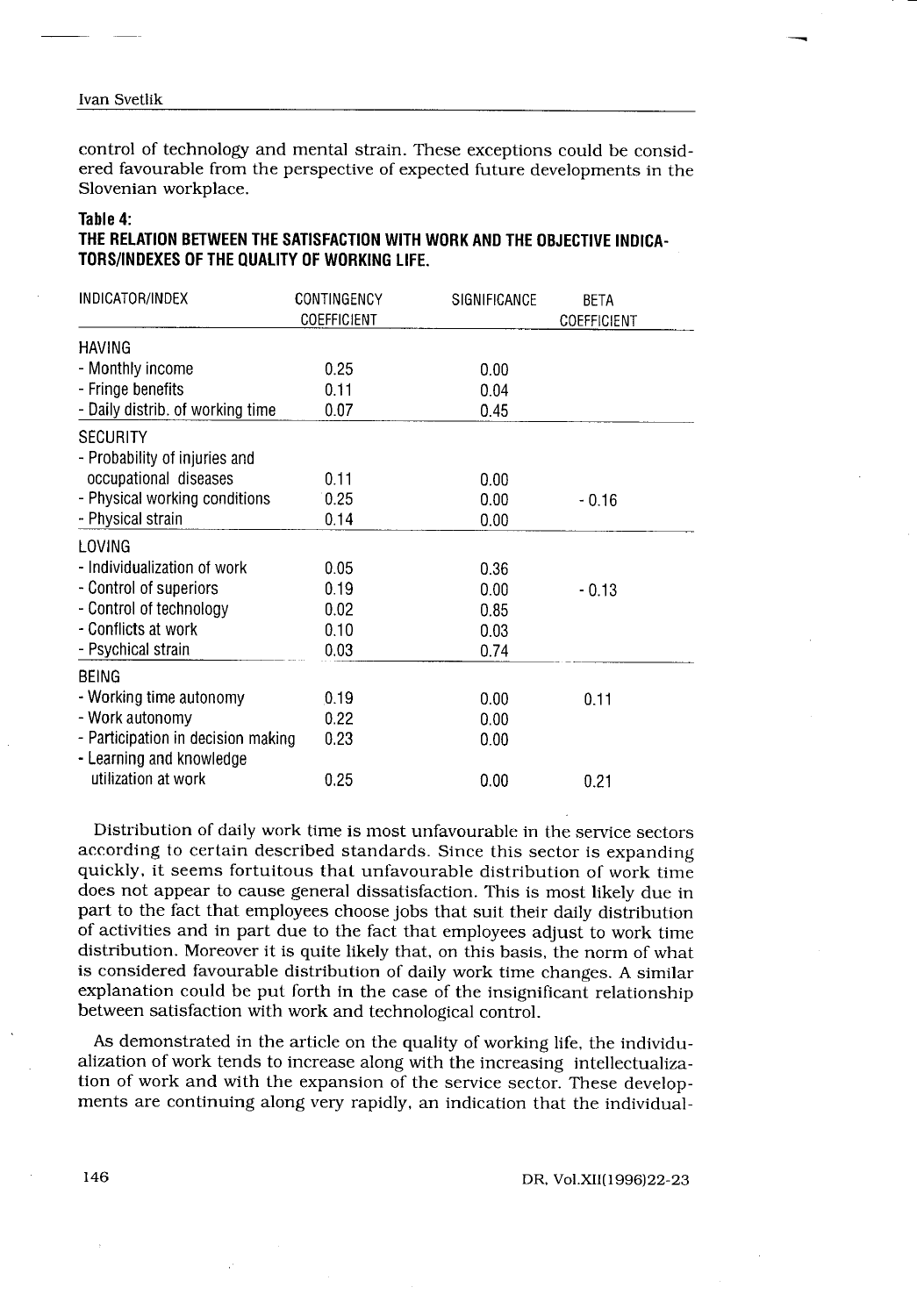ization of work may also continue to increase. However, according to our research, this development will not have a significant influence over general work satisfaction.

As indicated in Table 4, the relationship between work satisfaction and the 'loving' indexes are the weakest. Nevertheless, two of these relationships should be briefly mentioned. The tighter the control of superiors over employees, the lower the satisfaction with work . Strangely enough, the number of conflicts at work has a positive relationship with work satisfaction . It appears that work conflicts can be beneficial in terms of releasing tension that may exist between co-workers, between superiors and subordinates and between workers and clients . Those who can productively solve work problems are more satisfied than those who are deprived of such opportunities .

The ability of employees to satisfy their 'being' needs appears to contribute the most to their general satisfaction with work . All indexes in this block (namely, autonomy, participation in decision-making and knowledge acquisition and utilization) are significantly related to work satisfaction . These factors are true motivators as opposed to being merely hygienic (Herzberg, 1968), a conclusion which has also been demonstrated in some previous analyses of Slovenian enterprises (Svetlik, 1989) . However, in the current study two factors of a hygienic nature appear to be quite significant: monthly income and physical working conditions .

We applied step-wise multiple regression analysis in order to identify the most important factors for work satisfaction . We chose the four indexes which had shown results of up to a 0.05 level of significance. The beta values of the four selected indexes are also in the Table 4 . Our research confirmed that satisfaction with work depends mostly on employees' ability to satisfy their 'being' needs. Physical working conditions and control of superiors are also important factors . In contrast to the results of the contingency analysis, the 'having' indexes did not appear to be strongly related to general work satisfaction. If the demographic characteristics of the employees are added to the objective quality of work indexes, multiple step-wise regression analysis also identifies education as an important factor contributing to general satisfaction with work .

The message which this analysis could give to management of companies is that there are a variety of methods which can improve the level of employee satisfaction. However, increases to wages and to fringe benefits may soon hit limitations related to cost. Likewise, improvements of physical working conditions are determined to a great extent by technology . Yet, cost and technological barriers seem to be the least relevant when it comes to satisfying the 'being' needs of employees which, as indicated above, appear to be the most important factors for general work satisfaction . The level of control of superiors over subordinates, the involvement of employees in decision-making processes, autonomy over work time and the work itself and opportunities to learn and utilize acquired knowledge depend primarily on the philosophy of management and on its organizational skills .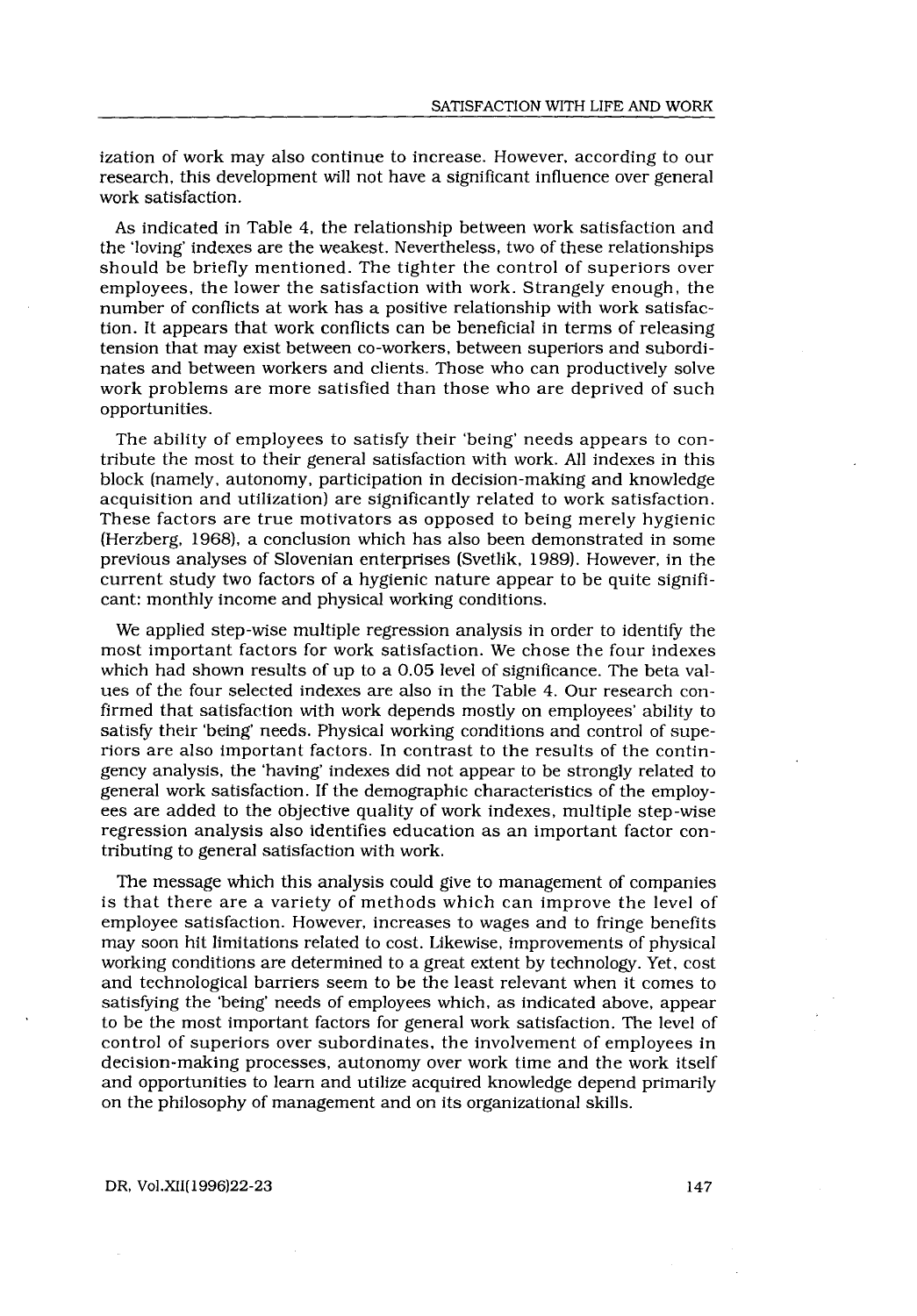In Table 5, we combine satisfaction with work with the selected objective Svetlik<br>Table 5, we combine satisfaction v<br>ity of life indexes. The results indi<br>wages (having), good physical wo<br>to only loose control by superiors<br>and have the opportunity to les quality of life indexes. The results indicate that those employees who have high wages (having), good physical working conditions (security), are subject to only loose control by superiors (loving), are highly independent at work and have the opportunity to learn and utilize knowledge at work (being), and are satisfied with their work, have a high quality of working life. Those employees who show low values on the mentioned indexes and additionally report being dissatisfied with work have a low quality of working life . A medium quality of working life has been assigned to those employees who ranked high in terms of objective quality of work indexes yet who report being dissatisfied with work (objective quality of working life) and to those employees who ranked low on the objective quality of work indexes yet reported being satisfied with their work (subjective quality of working life).

In order to perform the above operation, we dichotomized the values of the mentioned indexes . Those employees who reported being neither satisfied nor dissatisfied with their work are considered to be dissatisfied . A monthly wage of fifty-nine thousand Slovenian tolars is considered as the breaking point between low and high wages . Medium physical working conditions are considered as good working conditions; medium and low work autonomy, control of superiors and learning and utilization of knowledge at work are considered to be low.

### Table 5:

## THE QUALITY OF WORKING LIFE AS A COMBINATION OF WORK SATISFACTION WITH THE CHOSEN OBJECTIVE QUALITY OF WORKING LIFE INDEXES (IN PERCENTAGES) .

| work are considered to be low.                                                                                                                               |                 |                                           |                                           |             |
|--------------------------------------------------------------------------------------------------------------------------------------------------------------|-----------------|-------------------------------------------|-------------------------------------------|-------------|
| Table 5:<br>THE QUALITY OF WORKING LIFE AS A COMBINATION OF WORK SATISFACTION WITH THE<br>CHOSEN OBJECTIVE QUALITY OF WORKING LIFE INDEXES (IN PERCENTAGES). |                 |                                           |                                           |             |
|                                                                                                                                                              | OUALITY<br>HIGH | O F<br>WO.<br>м<br>E.<br><b>OBJECTIVE</b> | RKING<br>М<br>D<br>U<br><b>SUBJECTIVE</b> | LIFF<br>LOW |
| Monthly income                                                                                                                                               | 28.0            | 5.7                                       | 47.3                                      | 19.0        |
| Physical working conditions                                                                                                                                  | 35.6            | 8.4                                       | 40.6                                      | 15.4        |
| Control of superiors                                                                                                                                         | 52.3            | 11.6                                      | 26.6                                      | 9.5         |
| Autonomy at work                                                                                                                                             | 13.9            | 1.6                                       | 61.9                                      | 22.0        |
| Learning and knowledge utiliz.                                                                                                                               | 20.5            | 2.7                                       | 53.3                                      | 21.5        |

A high quality of working life varies between 13 .9% and 52.3%. Reflected in this number is both the dichotomization procedure and an indication of the relative value of the different indexes . For example, we reported in the article on the quality of working life that the control of superiors in Slovenia tends to be rather relaxed. Hence, a high number of employees get high values when this index is utilized . It is of great concern that the percentage of employees who show a high quality of working life using the 'being' indexes is the lowest. As noted above, satisfaction of 'being' needs appears to be the most important factor leading to high quality of working life and to a high level of work satisfaction. The percentage of employees with low quality of working life is rather high on all indexes with the sole exception of control of superiors . It is possible to conclude from this research that the quality of working life is much lower than the quality of life in general.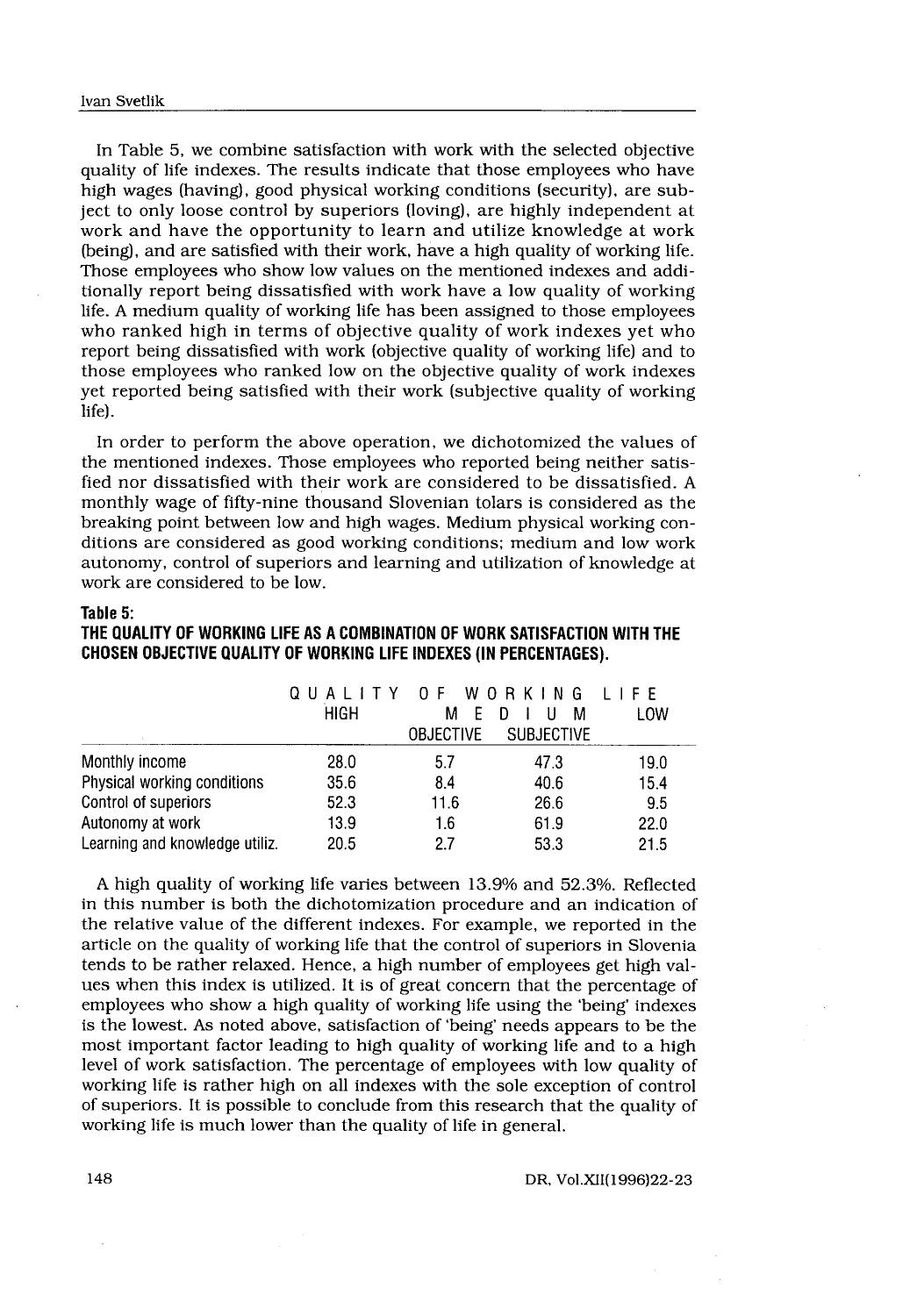The majority of Slovenian employees have a medium subjective quality of working life, meaning that they report being satisfied despite unfavourable working conditions. This indicates a high level of adaptation to the actual working situation . On the basis of this research, one can infer that Slovenian employees tend to have a passive attitude towards work and that human resources are being utilized rather poorly in this country.

We did not find many statistically significant differences between employees with high, low and medium quality of working life in terms of age, sex or the urban/rural dimension . However, educational differences seem to play an important role. A high quality of working life is more prevalent among older and better educated workers . A medium objective quality of working life is most likely to occur among highly educated individuals . A medium subjective quality of working life was found mostly among young and less educated rural residents . A low quality of working life appears to be a frequent characteristic among less educated women .

In conclusion, our research indicates that satisfaction with work in Slovenia is rather high although the objective quality of working life is not . These results are due to the fact that objective working conditions are generally rather low. The high number of employees with medium subjective quality of working life could mean that employees are not addressing many of their demands to their employers. At the same time, it is doubtful that work satisfaction could be significantly improved only by methods intended to improve the working environment.

# **CONCLUSION**

In sum, our research indicates that general satisfaction with life in Slovenia is somewhat low in comparison to other European countries. Satisfaction with work appears to be higher than satisfaction with life in general although we do not have the necessary comparative data at hand. The ability to satisfy 'being' needs seems to be most important factor for work satisfaction while the ability to satisfy 'loving' needs seems to be the most important factor for satisfaction with life in general . 'Having' needs play a less important role in both spheres than one would have assumed . Our results demonstrate an interesting functional differentiation between the sphere of private life and the sphere of work which may be characteristic of modern societies.

Combining subjective satisfaction with the objective quality of life indexes indicates that the quality of life in general is quite good while the quality of working life is not. In both cases (and, in particular, in the case of work life) the percentage of those with a medium subjective quality of (working) life is high. This in turn seems to indicate a high level of (psychological) adaptation to actual life and work conditions . This result could suggest a rather passive attitude on the part of many Slovenians towards work and towards life in general.